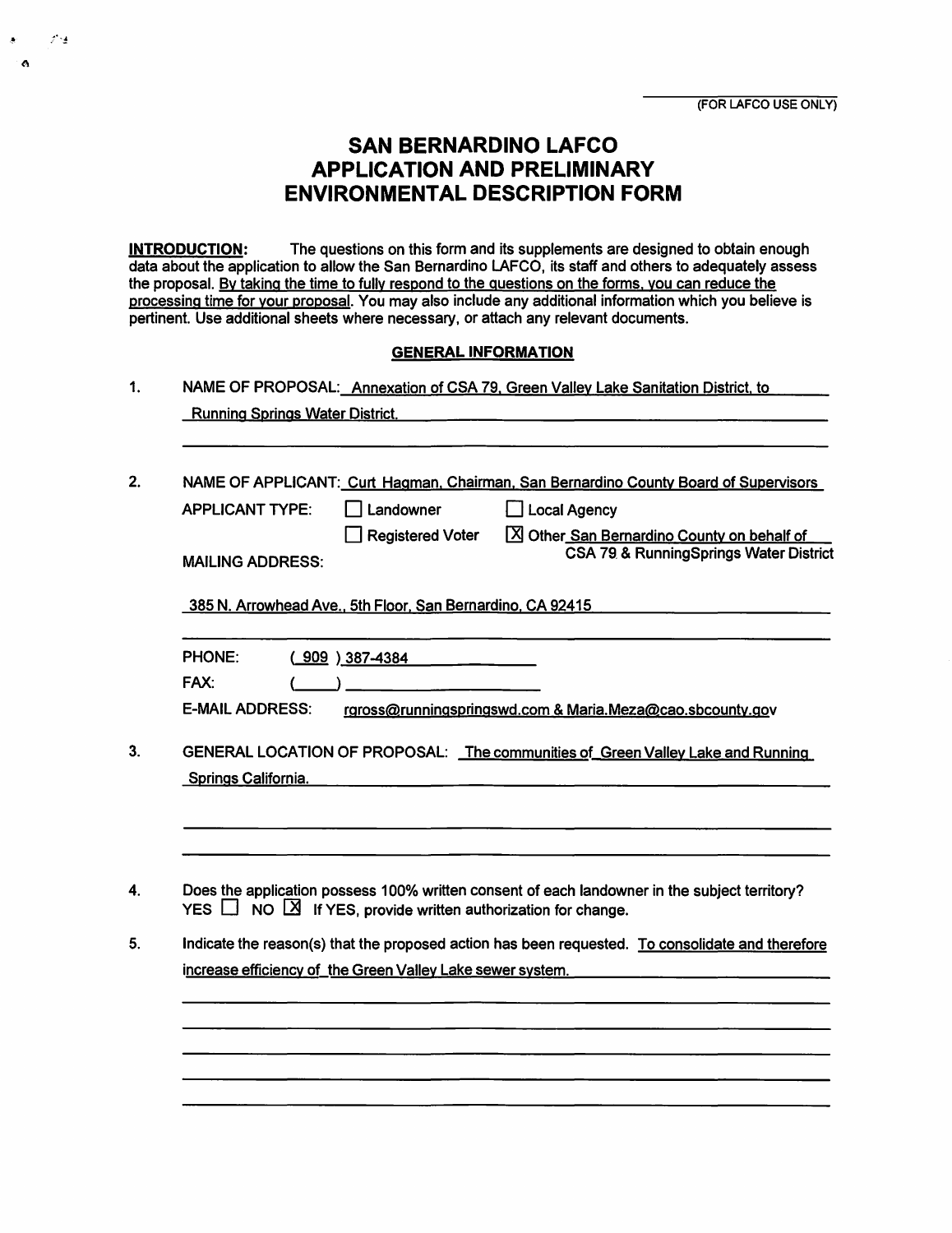### **LAND USE AND DEVELOPMENT POTENTIAL**

- 1. Total land area of subject territory (defined in acres): Approximately 200 acres +/-
- 2. Current dwelling units within area classified by type (single-family residential, multi-family [duplex, four-plex, 10-unit], apartments) Approximately 1100 single-family residential units.
- 3. Approximate current population within area: Approximately 300

 $\mathcal{L}(\Delta)$ 

4. Indicate the General Plan designation(s) of the affected city (if any) and uses permitted by this designation(s): **NIA** 

San Bernardino County General Plan designation(s) and uses permitted by this designation(s): Primarily residential zone with a small commercial zone

5. Describe any special land use concerns expressed in the above plans. In addition, for a City Annexation or Reorganization, provide a discussion of the land use plan's consistency with the regional transportation plan as adopted pursuant to Government Code Section 65080 for the subject territory: **N/A** 

6. Indicate the existing use of the subject territory.

Residential

What is the proposed land use?

No change.

7. Will the proposal require public services from any agency or district which is currently operating at or near capacity (including sewer, water, police, fire, or schools)? YES  $\Box$  NO  $\Box$  If YES, please explain. **N/A**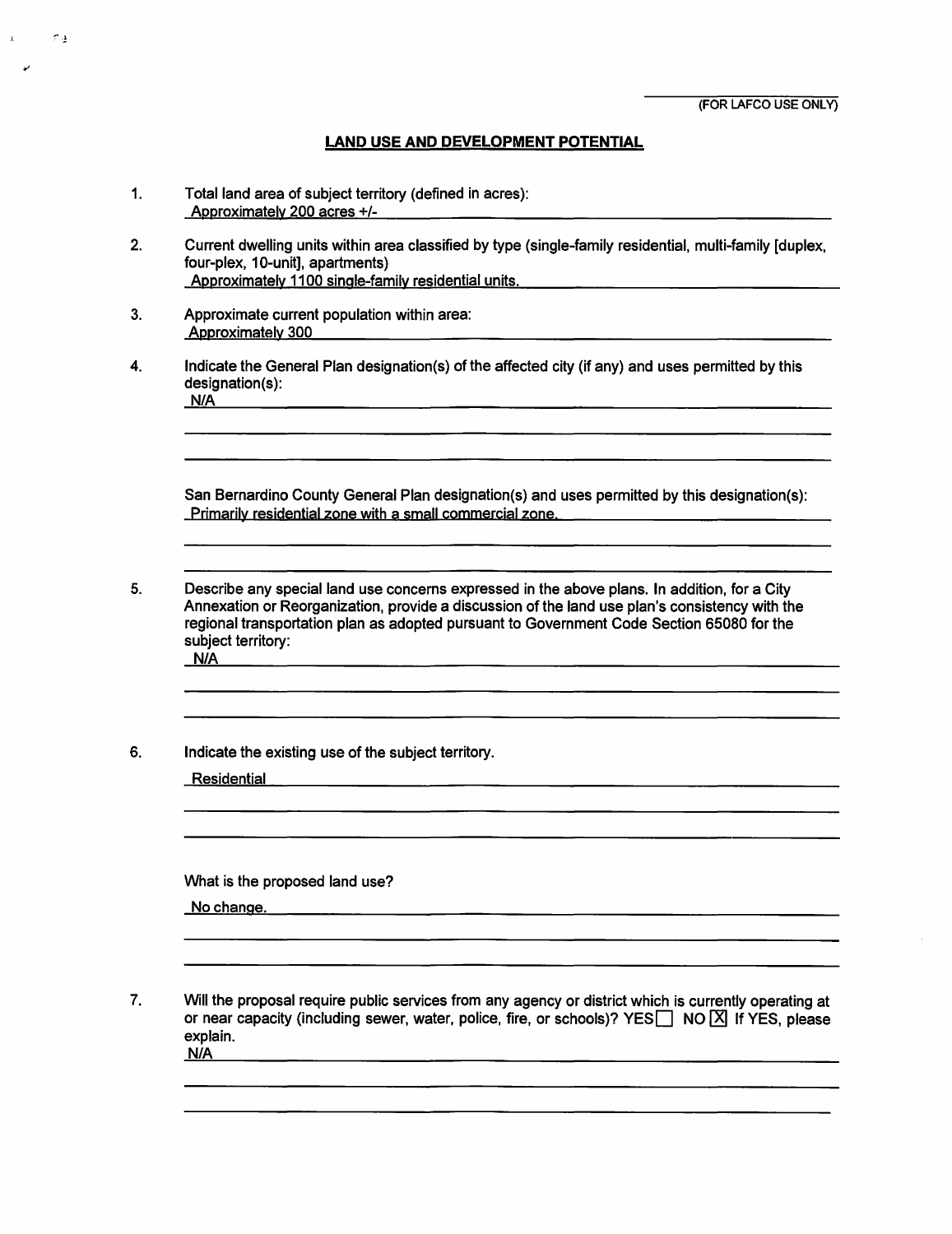8. On the following list, indicate if any portion of the territory contains the following by placing a checkmark next to the item:

|                                   | <b>Agricultural Land Uses</b>                               |  | <b>Agricultural Preserve Designation</b> |
|-----------------------------------|-------------------------------------------------------------|--|------------------------------------------|
|                                   | <b>Williamson Act Contract</b>                              |  | Area where Special Permits are Required  |
|                                   | Any other unusual features of the area or permits required: |  |                                          |
| None that the County is aware of. |                                                             |  |                                          |

9. Provide a narrative response to the following factor of consideration as identified in §56668(p): The extent to which the proposal will promote environmental justice. As used in this subdivision, "environmental justice" means the fair treatment of people of all races, cultures, and incomes with respect to the location of public facilities and the provision of public services:

Environmental justice is not applicable for this proposal.

### **ENVIRONMENTAL INFORMATION**

1. Provide general description of topography. Green Valley Lake is located in a mountainous terrain

at an elevation of 7200 feet within the San Bernardino National Forest.

2. Describe any existing improvements on the subject territory as % of total area.

| Residential       | 90% | Agricultural | 0% |
|-------------------|-----|--------------|----|
| Commercial        | 10% | Vacant       | 0% |
| <b>Industrial</b> | 0 % | Other        | 0% |

3. Describe the surrounding land uses:

| NORTH | <b>National Forest</b> |
|-------|------------------------|
| EAST  | <b>National Forest</b> |
| SOUTH | <b>National Forest</b> |
| WEST  | <b>National Forest</b> |

4. Describe site alterations that will be produced by improvement projects associated with this proposed action (installation of water facilities, sewer facilities, grading, flow channelization, etc.).

**None None None None None None None None None None None None None None None None None None None None None None None None None None None None None None None None** 

۰.,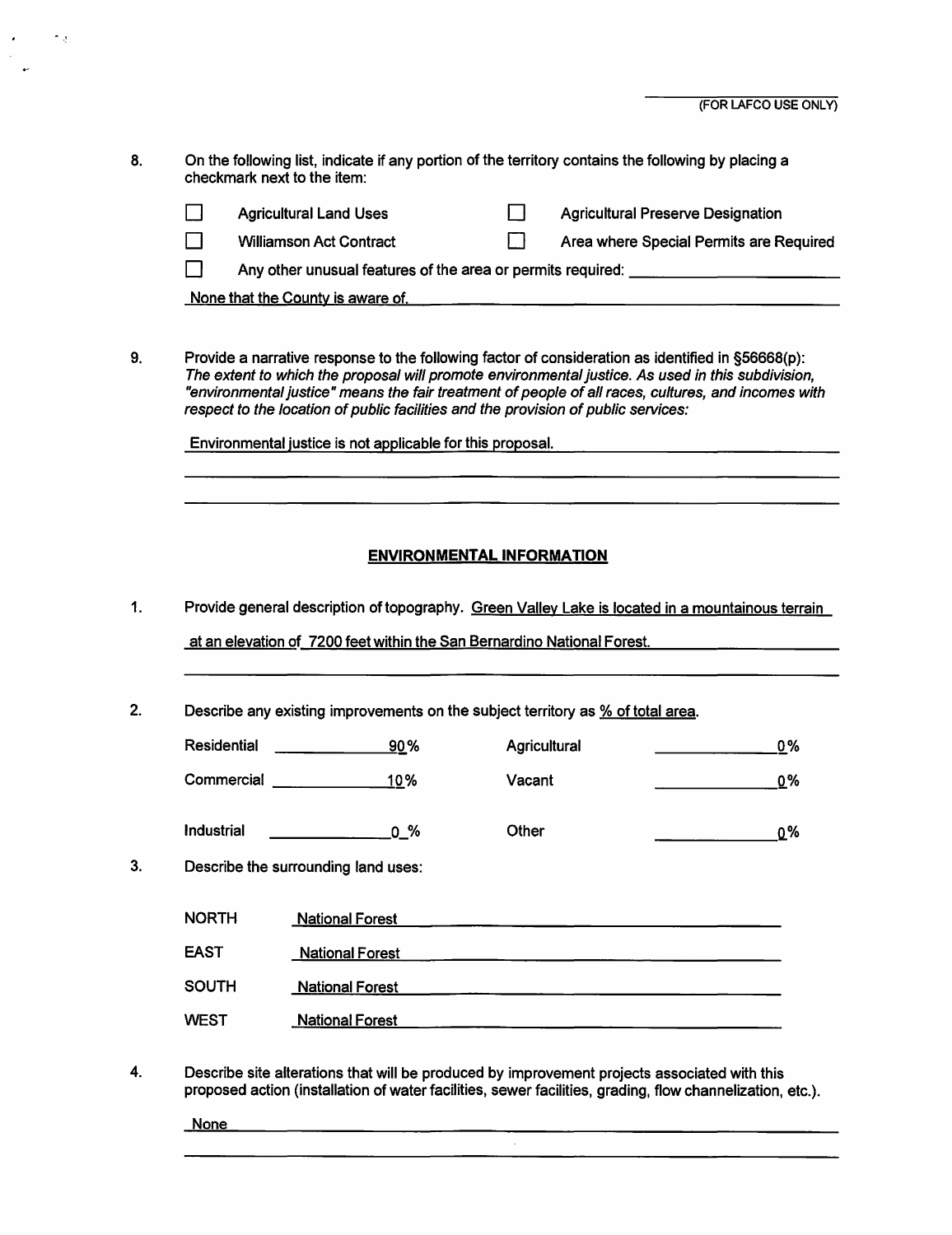| 5.<br>Will service extensions accomplished by this proposal induce growth on this site? YES $\Box$<br>NO $\boxed{\times}$ Adjacent sites? YES $\boxed{\phantom{0}}$ NO $\boxed{\times}$ Unincorporated $\boxed{\times}$ Incorporated $\boxed{\phantom{0}}$ |                                                                                                                    |                                                                                                                      |
|------------------------------------------------------------------------------------------------------------------------------------------------------------------------------------------------------------------------------------------------------------|--------------------------------------------------------------------------------------------------------------------|----------------------------------------------------------------------------------------------------------------------|
|                                                                                                                                                                                                                                                            | None                                                                                                               | <u> 1980 - Jan James James James James James James James James James James James James James James James James J</u> |
|                                                                                                                                                                                                                                                            |                                                                                                                    |                                                                                                                      |
| 6.                                                                                                                                                                                                                                                         | $NO$ If YES, please identify.                                                                                      | Are there any existing out-of-agency service contracts/agreements within the area? YES $[\times]$                    |
|                                                                                                                                                                                                                                                            |                                                                                                                    | USFS use agreement for a sewer line placed within USFS land.                                                         |
|                                                                                                                                                                                                                                                            |                                                                                                                    | Agreement with Snow Valley Resort for treatment. This is outside of the District and will be billed                  |
|                                                                                                                                                                                                                                                            |                                                                                                                    |                                                                                                                      |
| 7.                                                                                                                                                                                                                                                         | Is this proposal a part of a larger project or series of projects? YES $\Box$ NO $\Box$ If YES, please<br>explain. |                                                                                                                      |
|                                                                                                                                                                                                                                                            |                                                                                                                    |                                                                                                                      |
|                                                                                                                                                                                                                                                            |                                                                                                                    |                                                                                                                      |
|                                                                                                                                                                                                                                                            |                                                                                                                    |                                                                                                                      |
|                                                                                                                                                                                                                                                            |                                                                                                                    | <b>NOTICES</b>                                                                                                       |
|                                                                                                                                                                                                                                                            | and receive copies of the agenda and staff report.                                                                 | Please provide the names and addresses of persons who are to be furnished mailed notice of the hearing(s)            |
|                                                                                                                                                                                                                                                            |                                                                                                                    | NAME List will be provided upon request. TELEPHONE NO.                                                               |
| <b>ADDRESS:</b>                                                                                                                                                                                                                                            |                                                                                                                    |                                                                                                                      |
|                                                                                                                                                                                                                                                            |                                                                                                                    | TELEPHONE NO.                                                                                                        |
| <b>ADDRESS:</b>                                                                                                                                                                                                                                            |                                                                                                                    |                                                                                                                      |
|                                                                                                                                                                                                                                                            |                                                                                                                    | TELEPHONE NO. THE CONTROL TELEPHONE NO.                                                                              |
| <b>ADDRESS:</b>                                                                                                                                                                                                                                            |                                                                                                                    |                                                                                                                      |

 $\sim$ 

 $\epsilon$  .

 $\ddot{\phantom{1}}$ 

 $\tilde{\mathbf{z}}$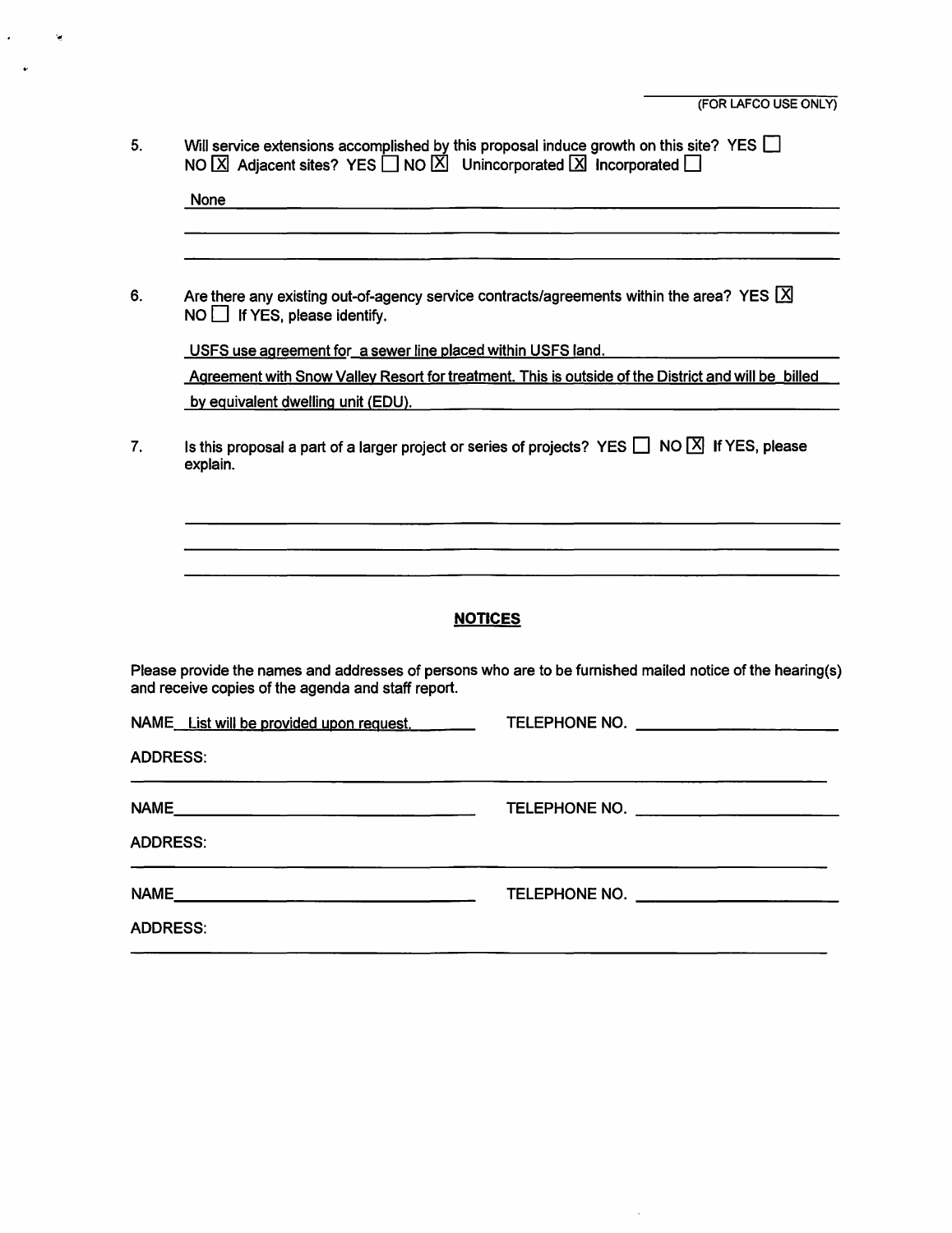# **~ERTIFICATION**

As a part of this application, the San Bernardino County on behalf of CSA 79 and Running Springs Water District (co-applicants) agree to defend, indemnify, hold harmless, promptly reimburse San Bernardino LAFCO for all reasonable expenses and attorney fees, and release San Bernardino LAFCO, its agents, officers, attorneys, and employees from any claim, action, proceeding brought against any of them, the purpose of which is to attack, set aside, void, or annul the approval of this application or adoption of the environmental document which accompanies it.

This indemnification obligation shall include, but not be limited to, damages, penalties, fines and other costs imposed upon or incurred by San Bernardino LAFCO should San Bernardino LAFCO be named as a party in any litigation or administrative proceeding in connection with this application.

As the person signing this application, I will be considered the proponent for the proposed action(s) and will receive all related notices and other communications. I understand that if this application is approved, the Commission will impose a condition requiring the applicant and/or the real party in interest to indemnify, hold harmless and reimburse the Commission for all legal actions that might be initiated as a result of that approval.

I hereby certify that the statements furnished above and in the attached supplements and exhibits present the data and information required for this initial evaluation to the best of my ability, and that the facts, statements, and information presented herein are true and correct to the best of my knowledge and belief.

DATE **\_\_ JA\_N\_2 \_5\_20\_22 \_\_** 

'

Co-Applicant SIGNATURE

**Curt Hagman** 

Printed Name of Applicant or Real Property in Interest (Landowner/Registered Voter of the Application Subject Property)

**Chairman, Board of Supervisors** 

Title and Affiliation (if applicable)

DATE  $2-10-22$ 

SIGNED AND CERTIFIED THAT A COPY OF THIS DOCUMENT HAS BEEN DEVIVERED **TO THE CHAIRMAN OF THE BOARD LY C By a** *separations* 

Co-Applicant SIGNATURE  $\frac{1}{2}$ 

Printed Name of Applicant or Real Property in Interest (Landowner/Registered Voter of the Application Subject Property)

General Manager, Running Springs Water District